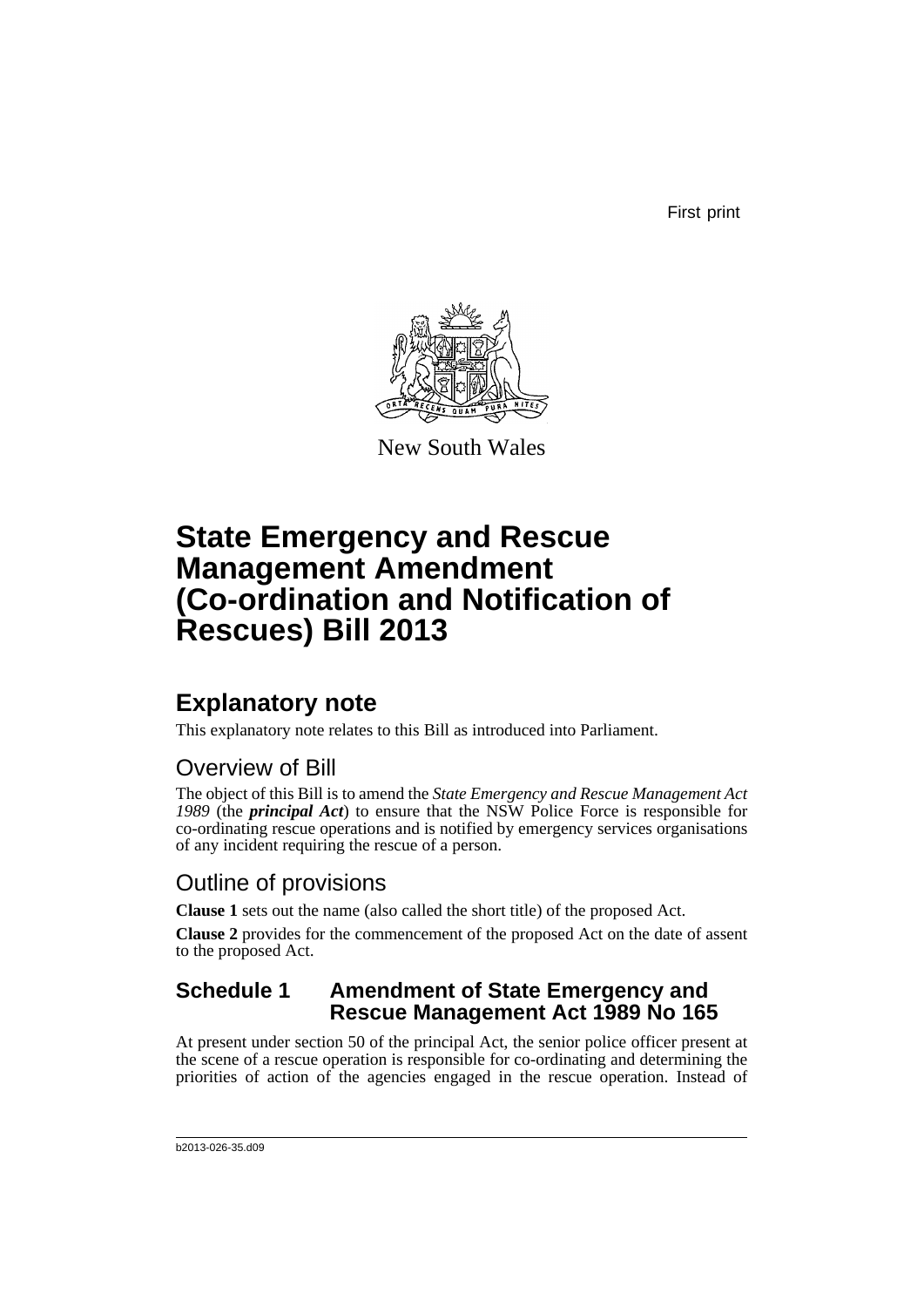State Emergency and Rescue Management Amendment (Co-ordination and Notification of Rescues) Bill 2013

Explanatory note

limiting the responsibility for co-ordinating a particular rescue operation to the senior police officer at the scene, **Schedule 1 [2]** will ensure that the NSW Police Force generally has responsibility for the co-ordination of all rescue operations in the State, including responsibility for determining the priorities of action to be taken. *Co-ordination* is currently defined in the principal Act as the bringing together of agencies and individuals to ensure effective emergency or rescue management. The amendment does not affect the current exception where the control of a particular rescue operation is vested by law in another agency. **Schedule 1 [1] and [3]** are consequential amendments.

Schedule 1 [4] provides that all emergency services organisations (eg Fire and Rescue NSW, Rural Fire Brigades and the Ambulance Service of NSW) must notify a member of the NSW Police Force immediately after becoming aware of an incident requiring the rescue of a person.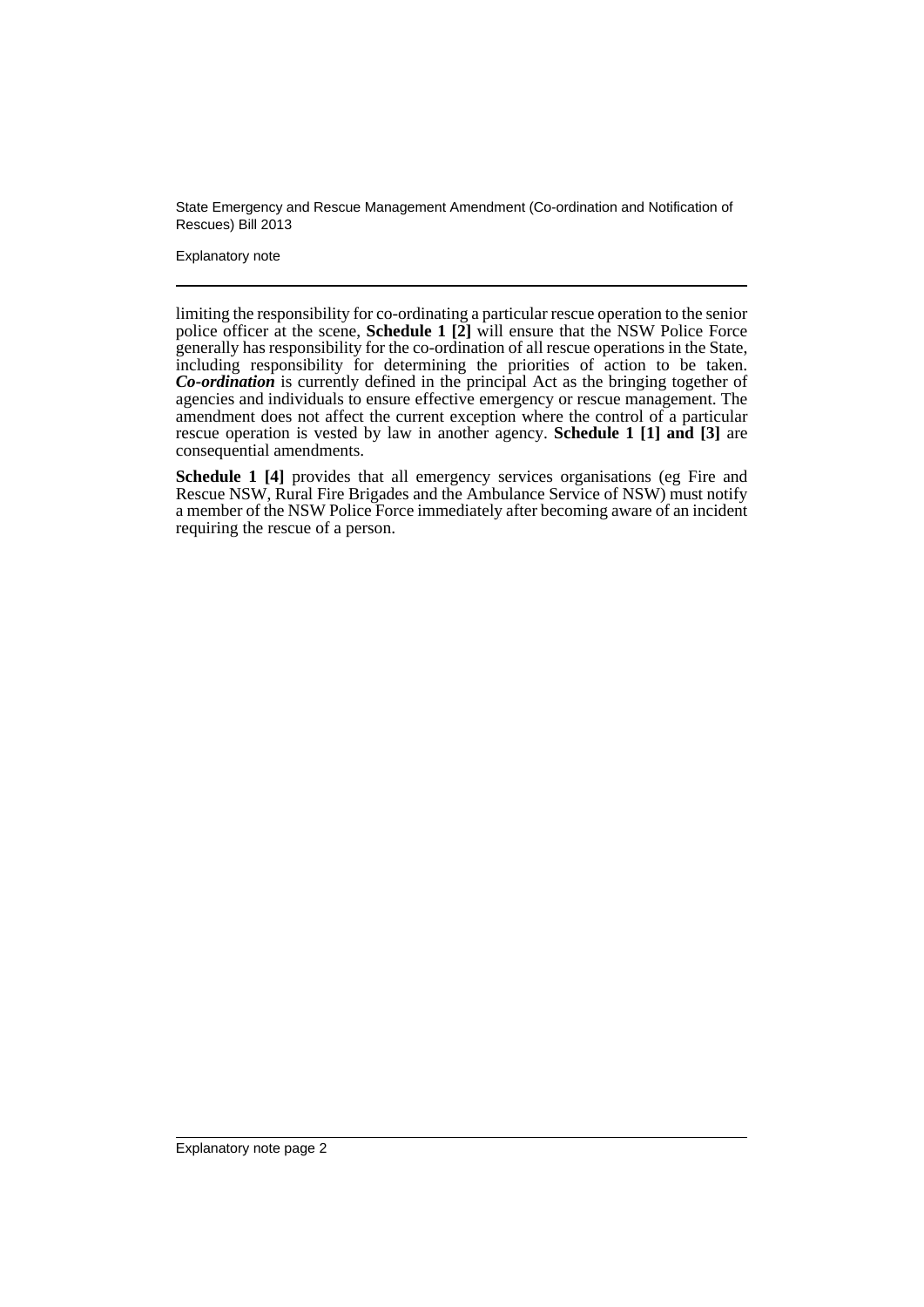First print



New South Wales

# **State Emergency and Rescue Management Amendment (Co-ordination and Notification of Rescues) Bill 2013**

## **Contents**

|            |                                                                       | Page |
|------------|-----------------------------------------------------------------------|------|
|            | Name of Act                                                           |      |
| 2          | Commencement                                                          |      |
| Schedule 1 | Amendment of State Emergency and Rescue<br>Management Act 1989 No 165 | 3    |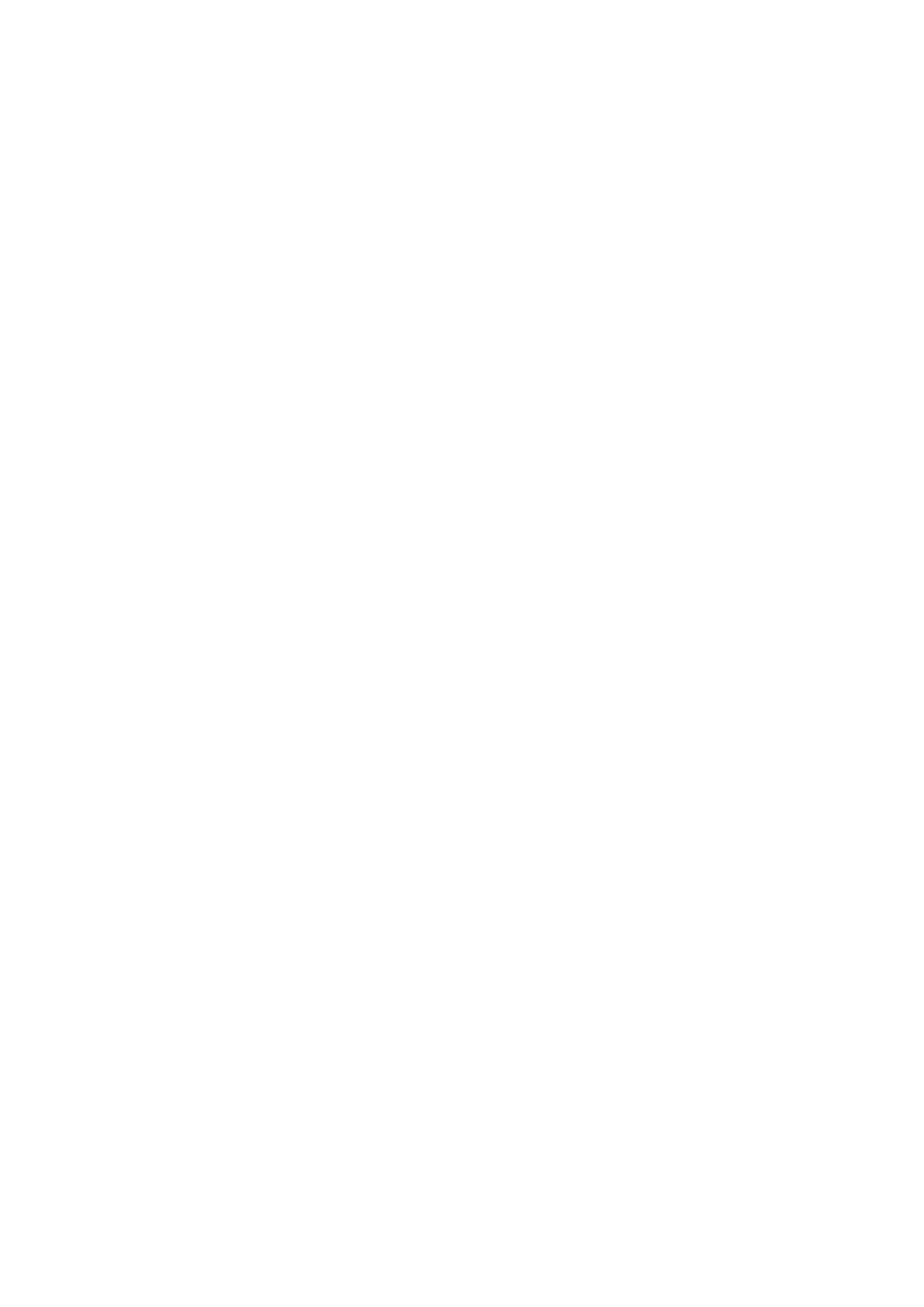

New South Wales

# **State Emergency and Rescue Management Amendment (Co-ordination and Notification of Rescues) Bill 2013**

No , 2013

#### **A Bill for**

An Act to amend the *State Emergency and Rescue Management Act 1989* to ensure that the NSW Police Force is responsible for the co-ordination of rescue operations and is notified of rescue incidents.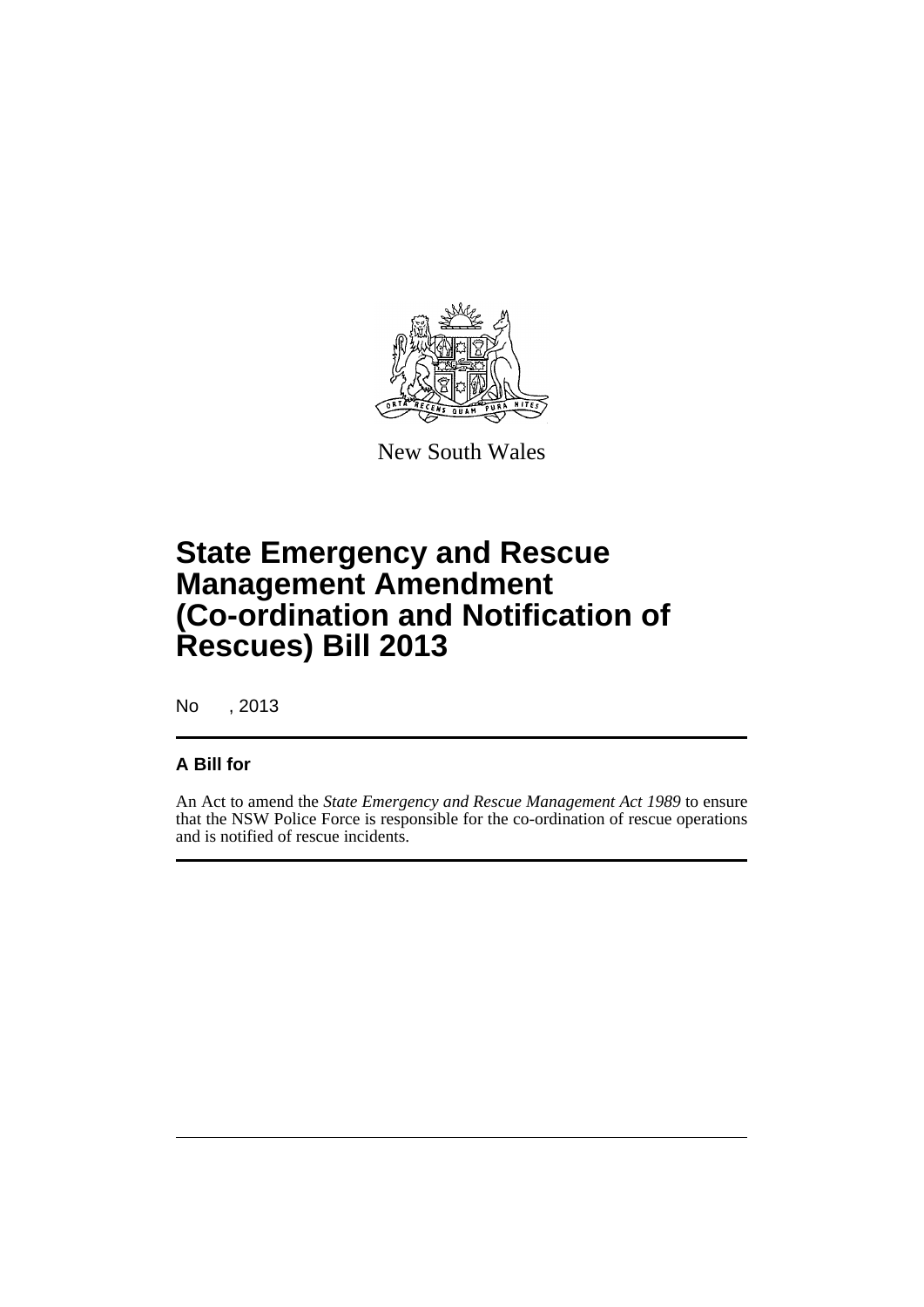#### State Emergency and Rescue Management Amendment (Co-ordination Clause 1 and Notification of Rescues) Bill 2013

<span id="page-5-1"></span><span id="page-5-0"></span>

| The Legislature of New South Wales enacts:                                                                               |               |
|--------------------------------------------------------------------------------------------------------------------------|---------------|
| Name of Act                                                                                                              | $\mathcal{P}$ |
| This Act is the State Emergency and Rescue Management Amendment<br>(Co-ordination and Notification of Rescues) Act 2013. | 3<br>4        |
| <b>Commencement</b>                                                                                                      | 5             |
| This Act commences on the date of assent to this Act.                                                                    | 6             |